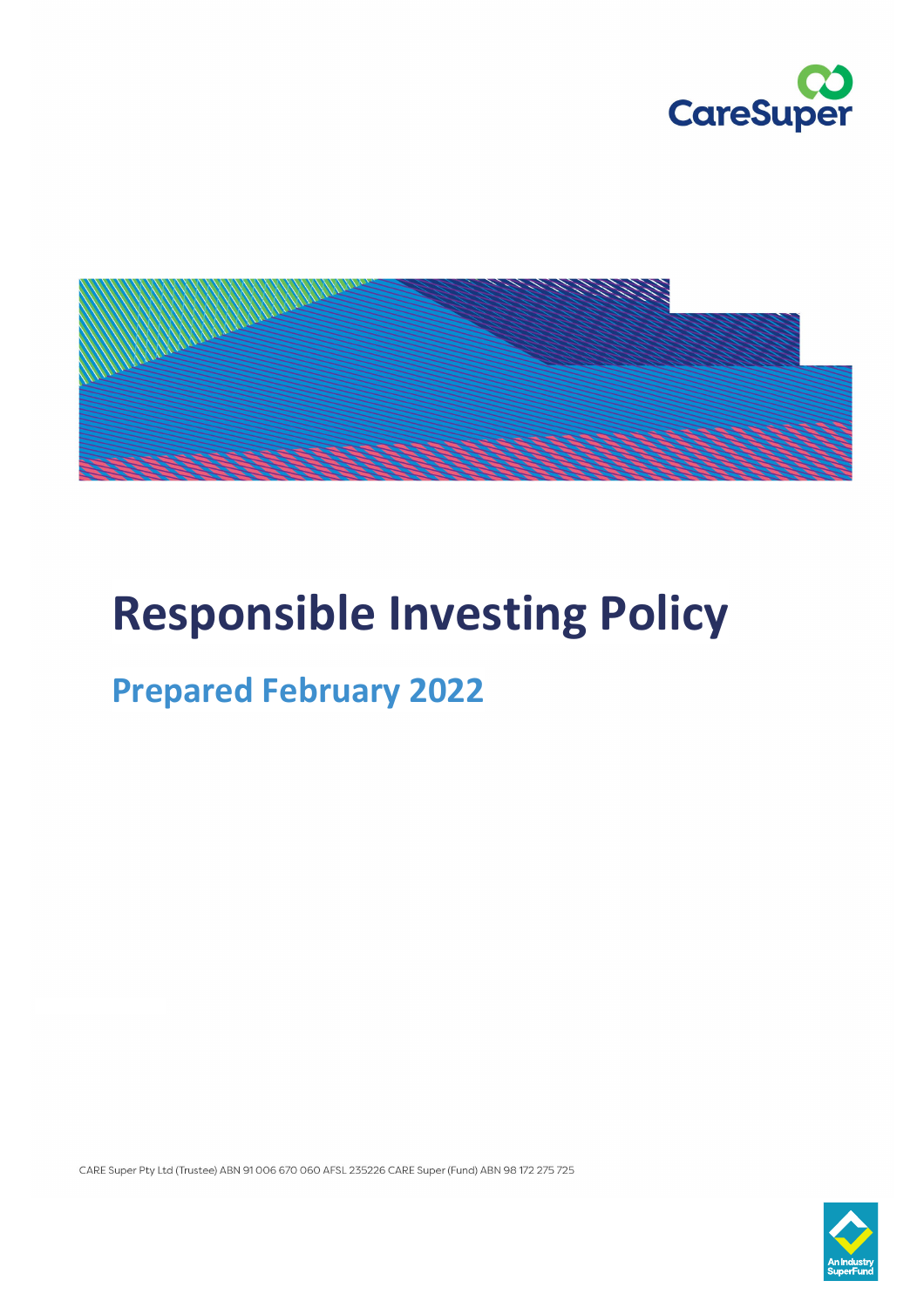| Version:         | 8.0               |                                             |
|------------------|-------------------|---------------------------------------------|
| Issuing details: | Prepared by:      | Suzanne Branton<br>Chief Investment Officer |
|                  | Approved by:      | Board of Directors, CARE Super Pty Ltd      |
|                  | Date of Approval: | 6 April 2022                                |

#### <span id="page-1-0"></span>**DOCUMENT CONTROL – SUMMARY OF CHANGES**

| <b>Issue</b>      | Date              | <b>Change of description</b>                                                                                                                                      |
|-------------------|-------------------|-------------------------------------------------------------------------------------------------------------------------------------------------------------------|
| Version 1 - Draft | 7 May 2013        | Initial Release of separate policy document - previously<br>contained within Governance Framework. Review and<br>approval by Governance & Remuneration Committee. |
| Version 1         | 4 June 2013       | Approval by Board                                                                                                                                                 |
| Version 2 - Draft | June 2014         | Review and approval by IRC                                                                                                                                        |
| Version 2         | 1 July 2014       | Approval by Board                                                                                                                                                 |
| Version 3 - Draft | 8 August 2016     | Review by IC                                                                                                                                                      |
| Version 3 - Draft | 12 September 2016 | Approval by IC                                                                                                                                                    |
| Version 3         | 27 September 2016 | Approval by Board                                                                                                                                                 |
| Version 4 - Draft | 25 June 2018      | Review by IC                                                                                                                                                      |
| Version 4 - Draft | 13 August 2018    | Review by IC                                                                                                                                                      |
| Version 4         | 18 September 2018 | Approval by Board                                                                                                                                                 |
| Version 5 - Draft | 28 October 2019   | Review by IC                                                                                                                                                      |
| Version 5         | 10 December 2019  | Approved by Board                                                                                                                                                 |
| Version 6         | 11 February 2020  | Approved by Board                                                                                                                                                 |
| Version 7 - Draft | 15 February 2021  | Review by IC                                                                                                                                                      |
| Version 7         | 24 March 2021     | Approved by Board                                                                                                                                                 |
| Version 8 - Draft | 22 February 2022  | Review by IC                                                                                                                                                      |
| Version 8         | 6 April 2022      | Approved by Board                                                                                                                                                 |

This document supersedes and replaces any previous issue.

© Copyright CARE Super Pty Ltd. All rights reserved.

No part of this publication may be reprinted, reproduced, stored in a retrieval system or transmitted, in any form or by any means, without the prior permission in writing from the owner.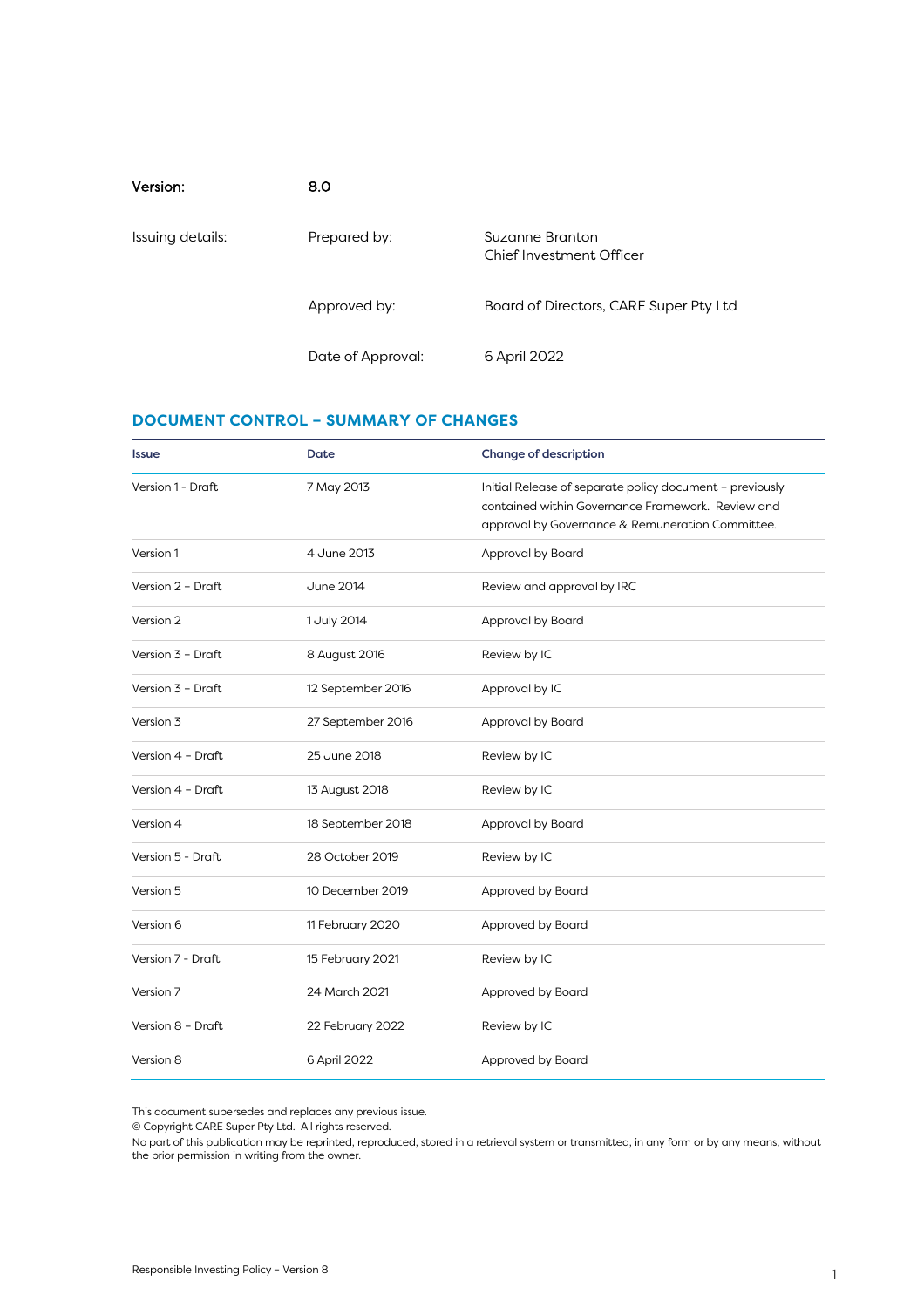### **Contents**

| 1.                                            |  |
|-----------------------------------------------|--|
| 1.1<br>1.2<br>1.3                             |  |
| 2.                                            |  |
| 2.1<br>2.2<br>2.3<br>2.4<br>2.5<br>2.6<br>2.7 |  |
| $\overline{3}$ .                              |  |
| 3.1<br>3.2<br>3.3                             |  |
| 4.                                            |  |
| 4.1<br>4.2<br>4.3<br>4.4                      |  |
| 5.                                            |  |
| 5.1<br>5.2<br>5.3                             |  |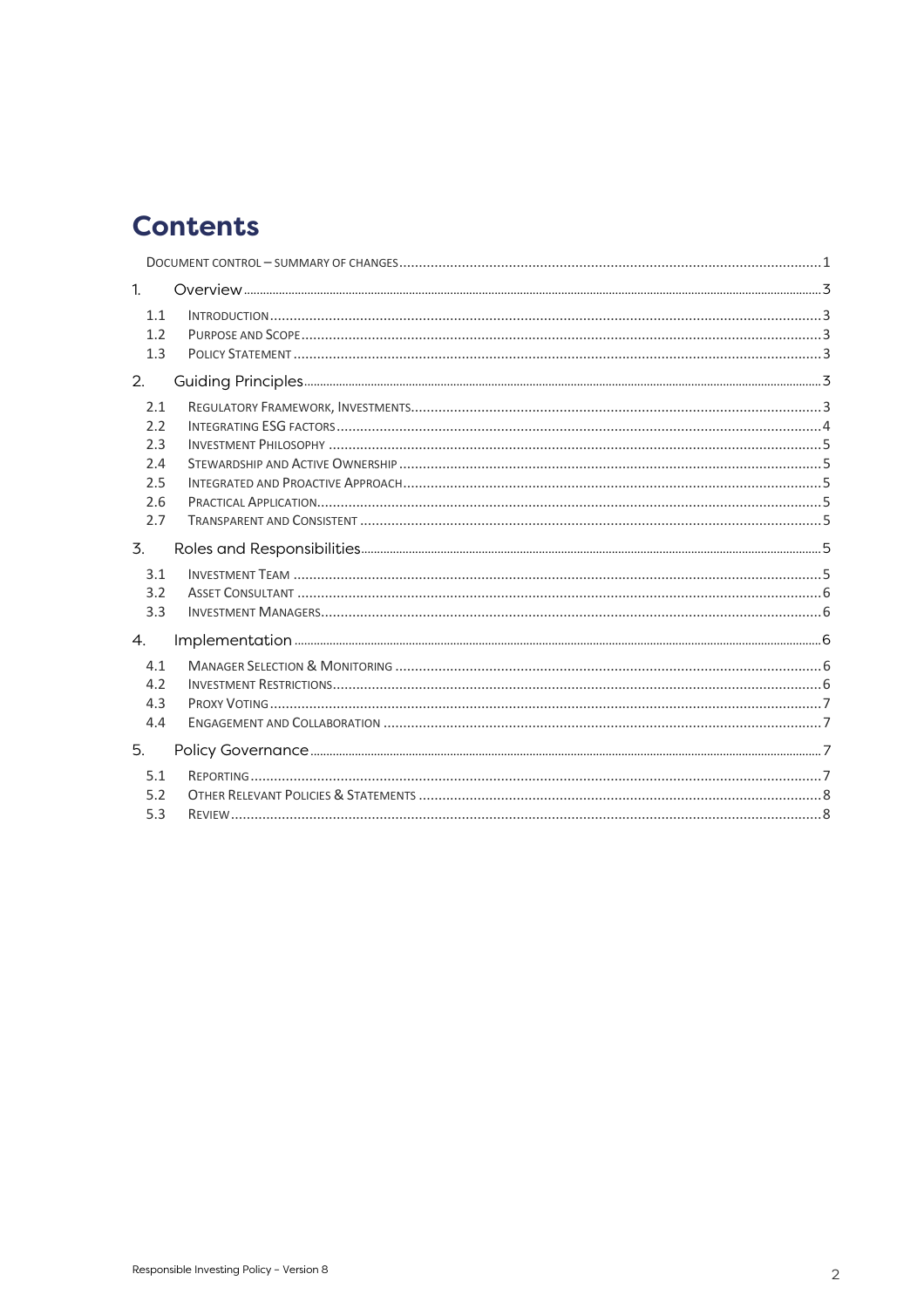### <span id="page-3-0"></span>**1. Overview**

#### <span id="page-3-1"></span>**1.1 INTRODUCTION**

CARE Super ("the Fund") is a complying superannuation fund under the Superannuation Industry (Supervision) Act 1993 (SIS) and is regulated by both Australian Securities and Investments Commission (ASIC) and Australian Prudential Regulation Authority (APRA). The Trustee, CARE Super Pty Ltd holds a Registrable Superannuation Entity licence (RSE) with APRA, enabling it to operate the Fund.

#### <span id="page-3-2"></span>**1.2 PURPOSE AND SCOPE**

The purpose of this Policy is to describe the Fund's approach to Responsible Investing and the consideration of environmental, social and governance (ESG) risk factors in the management of the Fund's investment program. The Policy documents the approach the Trustee employs to address and manage ESG risks.

The Fund's overall approach to sustainability across its operations is guided by its *Corporate Responsibility & Sustainability Policy*.

This Policy supports the Fund's *Investment Policy Statemen[t1](#page-3-6)* and should be read in conjunction with the *Investment Governance Framework*.

#### <span id="page-3-3"></span>**1.3 POLICY STATEMENT**

Responsible investing is integral to the Fund's investment approach. The sole purpose of the Fund is to enhance member benefit by investing in assets that are expected to deliver competitive, risk-adjusted returns, over the long term. We believe that long term returns are positively influenced by asset management practices that are environmentally sustainable, socially responsible and well governed. Accordingly, ESG factors are a key consideration in the selection and management of investments across all asset classes in which the Fund invests<sup>2</sup>. In administering this policy, the Fund is exercising its judgement in the best financial interests of its members.

This policy should be read in conjunction with the Fund's *Stewardship Statement*.

### <span id="page-3-4"></span>**2. Guiding Principles**

The guiding principles set out below assist the Trustee to manage ESG risks. The impact of ESG factors is considered at each stage of setting the investment strategy and selecting the assets of the Fund.

#### <span id="page-3-5"></span>**2.1 REGULATORY FRAMEWORK, INVESTMENTS**

The Trustee acknowledges that its primary duties are to:

- deliver the highest possible risk adjusted return on its investments to its members; and
- assess and manage all foreseeable risk factors, including ESG risks, as effectively as possible.

Other covenants of the SIS Act 1993 on trustees include:

<sup>1</sup> Formal Policies of the Fund referred to in this Policy are identified by *green italic* format.

<span id="page-3-7"></span><span id="page-3-6"></span><sup>&</sup>lt;sup>2</sup> As this Policy applies to all asset classes in which CareSuper invests, it is reflected in the Fund's Balanced option (MySuper product) and all Choice Options offered by the Fund.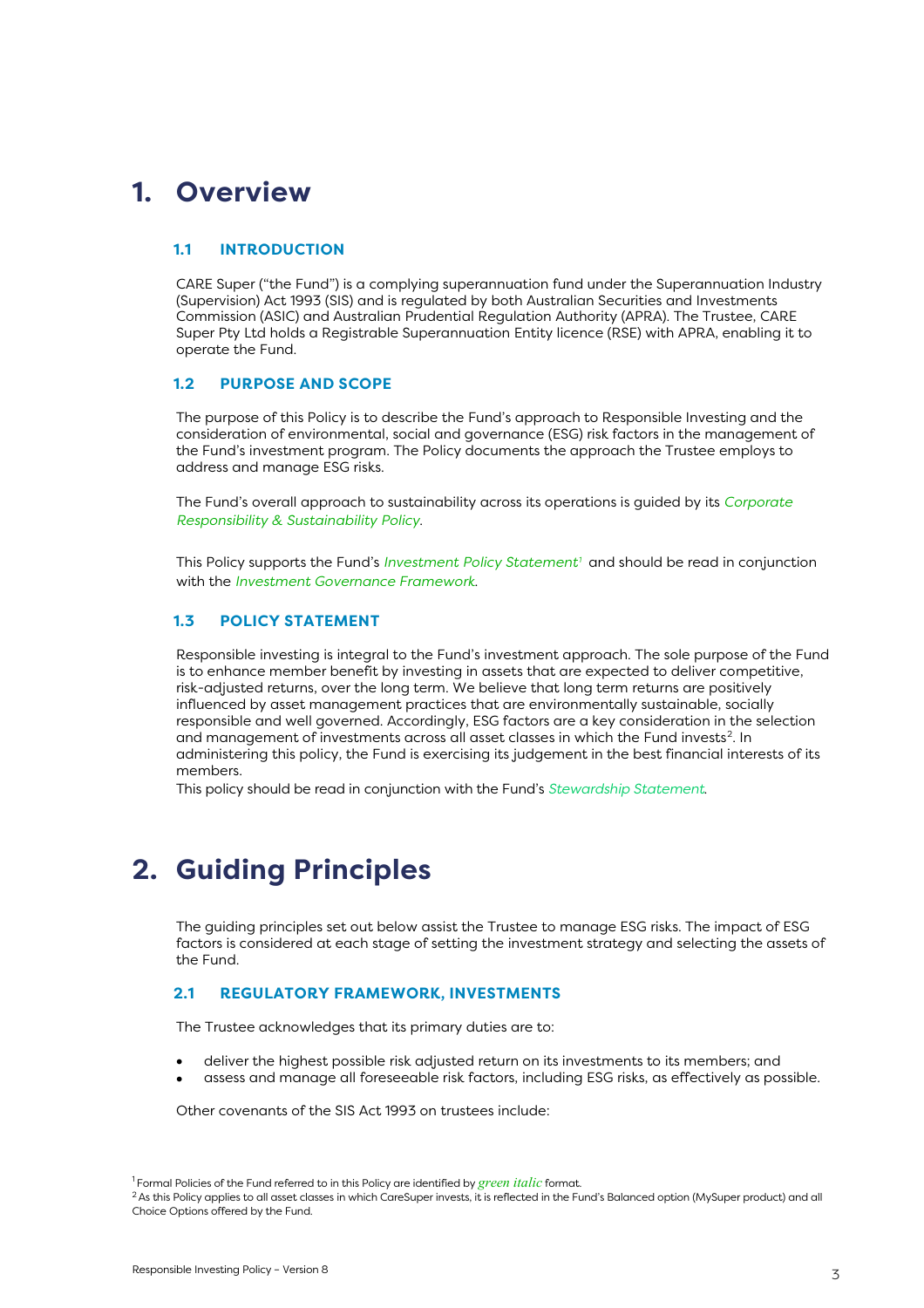- the requirement to act in the best financial interests of beneficiaries; and
- the ability of the entity to discharge its existing and prospective liabilities.

Further, in order to discharge its fiduciary duty, all risks involved in the investment process must be acknowledged and managed to the best ability of the Trustee.

#### <span id="page-4-0"></span>**2.2 INTEGRATING ESG FACTORS**

The Trustee believes that material investment risks should be considered as part of the investment process. A wide range of 'E', 'S' and 'G' risks are significant in investing, and the issues of greatest risk vary over time in importance and focus. The Fund may, from time to time, identify focus issues for attention and will concentrate manager engagement on these specific issues. The Fund will also from time to time undertake projects to review specific ESG risks.

A broad definition of key ESG risks is provided below:

Environment: Actions which result in damage to the environment, including but not limited to, pollution and environmental degradation, resource depletion, de-forestation, the destruction of significant sites, global warming and climate change, and water and air quality.

The Fund recognises that climate change is a material risk that will impact economies and financial markets over time. Global warming is expected to have a wide range of consequences, many of which may directly or indirectly impact the performance of companies, sectors or regions, including:

- Extreme weather events,
- Changing weather patterns,
- Rising sea levels,
- Legislation, regulation to limit CO2 emissions and/or introduction of carbon pricing, and
- New technology to reduce CO2.

In line with its commitment to ensure the best financial outcomes for members, CareSuper has set its goal to achieve net zero carbon emissions across its investment portfolio by 2050.

The Fund requires its investment managers to take climate change factors into account when making investment decisions. The Fund works with like-minded investors on climate change and has endorsed the 2018 Global Investor Statement to Governments on Climate Change. The Fund is also a signatory to CDP (formerly known as the Carbon Disclosure Project) and a signatory to Climate Action 100+. Refer to the Fund's *Climate Change Position Statement* for further information.

Social: Actions which result in adverse outcomes in society, including but not limited to, the abuse of human rights such as modern slavery, bullying and harassment in the workplace, the exploitation of labour, health and safety and adverse impacts on communities.

For example, in recent years the exploitation of labour in the supply chain has gained prominence. Labour practices have had a material impact on the share prices of many companies, particularly those manufacturing in lower cost jurisdictions.

The introduction of the Australian Modern Slavery Act 2018 also made reporting on modern slavery compulsory for entities that meet the revenue threshold.

Governance: Actions which result in an adverse impact on the performance and standing of an entity, including but not limited to, excessive board and executive remuneration, poor corporate culture, bribery and corruption, lack of diversity including gender balance, and legal and regulatory non-compliance.

For example, excessive executive remuneration results in an unfair disparity in compensation across a company's workforce that is detrimental to the long-term success of the business. Poor remuneration practices have both an indirect and direct impact on the profitability and value of an investment.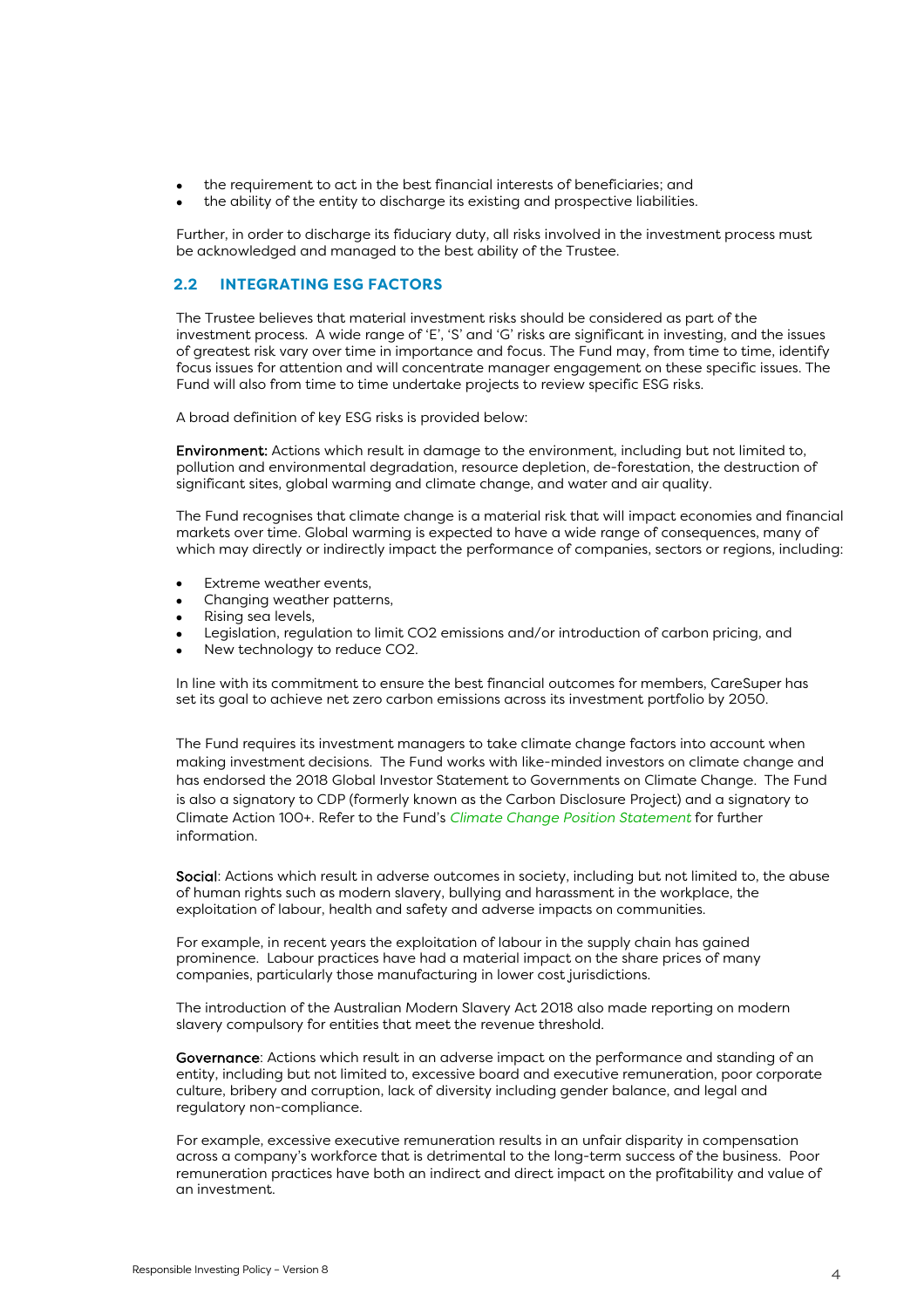Any of these matters can impact both the short- and long-term profitability of an entity and its long-term viability.

#### <span id="page-5-0"></span>**2.3 INVESTMENT PHILOSOPHY**

The Policy and approach to the management of ESG risks is consistent with the Investment Philosophy of the Fund which includes outsourcing investment management and investment decision making to external parties across all asset classes. The Fund manages risk, including ESG risks, through proactive monitoring and assessment of the processes of its appointed managers.

Active management is a key component of the Fund's Investment Philosophy because it strengthens the ability of investment managers to mitigate ESG and other risks to ensure the sustainability of investments made on behalf of our members.

#### <span id="page-5-1"></span>**2.4 STEWARDSHIP AND ACTIVE OWNERSHIP**

In exercising our stewardship responsibilities and being an active owner, we:

- Partner with asset managers who actively assess ESG practices and adhere to sound ESG principles,
- Monitor the stewardship activities of these asset managers,
- Exercise our voting rights with investee companies<sup>[3](#page-5-7)</sup> and
- Engage with investee companies on ESG issues via our investment managers and collaborative initiatives.

Refer to the Fund's *Stewardship Statement* for more information.

#### <span id="page-5-2"></span>**2.5 INTEGRATED AND PROACTIVE APPROACH**

The Policy aims to achieve the proactive consideration of ESG risks, primarily via integration in investment decision making and fundamental investment analysis. The Trustee recognises that addressing the consequences of ESG risks after they have impacted return or in an ad hoc manner does not produce quality risk control or the objectives of the Policy.

Similarly, the Fund's consideration of the ESG processes of investment managers is an integral part of the initial due diligence and the ongoing monitoring and review of all managers, undertaken by both the Fund and its Asset Consultant.

#### <span id="page-5-3"></span>**2.6 PRACTICAL APPLICATION**

The Fund adjusts the implementation of the Policy to take account of the inherent practical differences between asset classes, sectors and investment vehicles.

#### <span id="page-5-4"></span>**2.7 TRANSPARENT AND CONSISTENT**

Clear and consistent application of Policies is central to quality investment processes. The transparent, clear and repeatable application of the Policy enhances the Fund's control of ESG risks and assists in effective communication of the Policy and its aims.

### <span id="page-5-5"></span>**3. Roles and Responsibilities**

#### <span id="page-5-6"></span>**3.1 INVESTMENT TEAM**

<span id="page-5-7"></span>3 Detailed practices on voting and engagement are discussed in the Fund's *Proxy Voting Policy*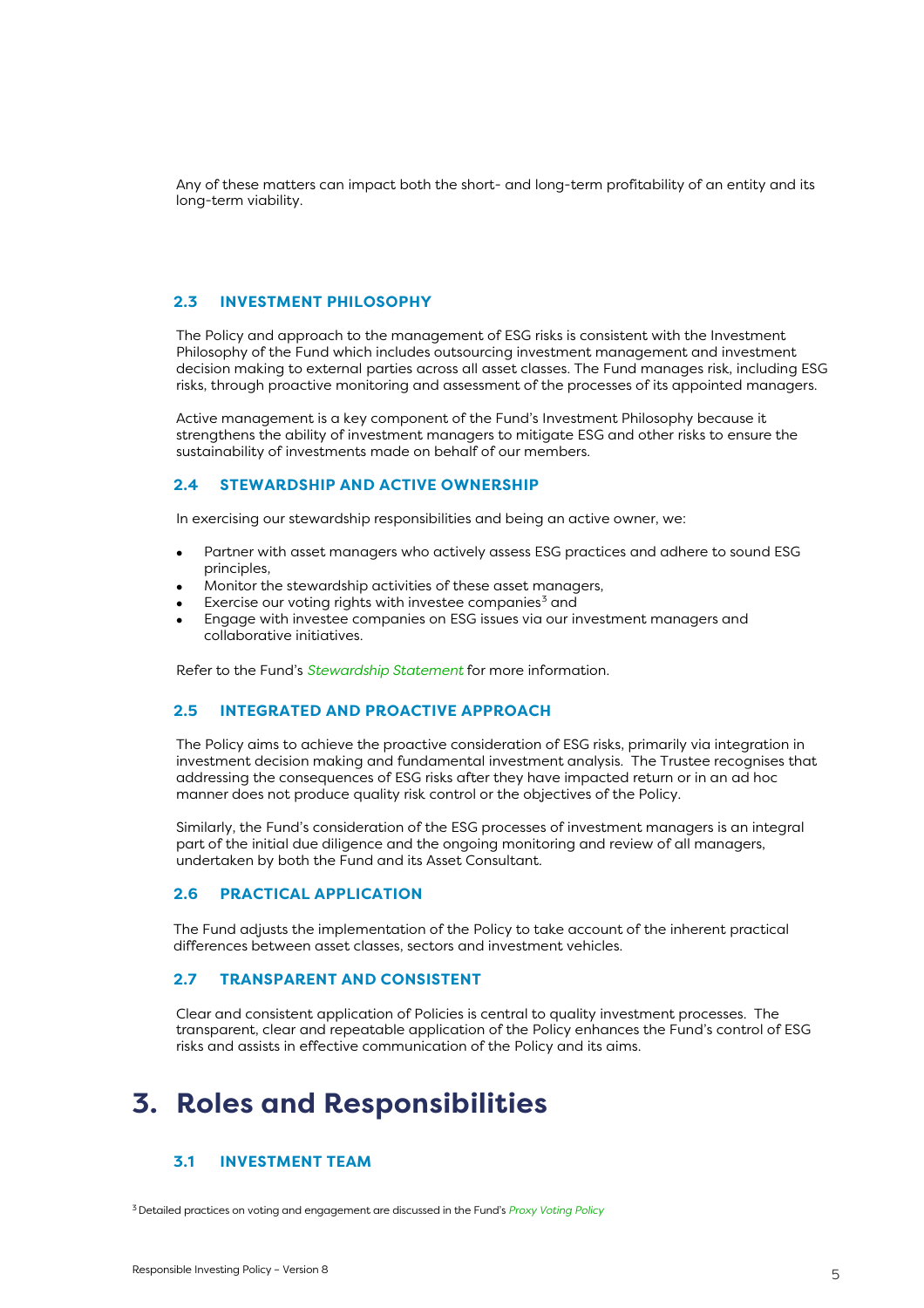The Investment Team is responsible for implementing the policy. The Fund's Investment Team works with the Asset Consultants<sup>4</sup> in conducting due diligence during manager selection and ongoing performance monitoring and review. The ESG processes of investment managers are integral to the initial due diligence and ongoing monitoring and review process. These processes are described in the *Investment Monitoring and Review Policy* and the *Investment Selection and Due Diligence Policy*.

#### <span id="page-6-0"></span>**3.2 ASSET CONSULTANTS**

CareSuper requires advisers and consultants to take ESG risks into account when providing investment advice to the Fund, including in relation to asset allocation, asset class configuration and manager selection.

#### <span id="page-6-1"></span>**3.3 INVESTMENT MANAGERS**

CareSuper's investment managers are required to comply with the Fund's Responsible Investing Policy. This includes the requirement for them to identify, assess and report on ESG risks and opportunities in their investment analysis of the companies in which they invest on behalf of CareSuper.

### <span id="page-6-2"></span>**4. Implementation**

CareSuper integrates ESG assessment into its manager selection, monitoring and engagement process. The Fund assesses the quality of a manager's ESG framework and monitors the application of that framework as part of the manager monitoring and review process.

#### <span id="page-6-3"></span>**4.1 MANAGER SELECTION & MONITORING**

CareSuper incorporates consideration of a manager's ESG framework into the due diligence process. The manager's approach and process are documented in all Requests for Proposal (RFPs), considered in interviews and reviews, and forms part of the overall assessment of the manager.

The Fund considers each manager's ESG approach in the context of the asset class and the inherent nature of the investment universe, the investment manager's style and portfolio construction process, the quality of ESG integration compared to similar investment managers and the likely materiality of ESG risks in each manager's investment strategy.

The Fund monitors and reviews each manager's ESG process, including but not limited to:

- Review of ESG policies and frameworks,
- Assessment of their application in investment selection and portfolio construction,
- Voting and company engagement priorities, and
- Reporting of ESG considerations, recognising the Fund's preference for ESG considerations to be integrated in decision making.

#### <span id="page-6-4"></span>**4.2 INVESTMENT RESTRICTIONS**

Investment managers are required to factor ESG risks into their investment decisions, in order to make an integrated assessment of risk and return.

<span id="page-6-5"></span><sup>4</sup> The Investment Committee appoints and reviews the Fund's primary external advisers to provide specialist investment advice and analysis to the Fund, referred to in this Policy as the Asset Consultants.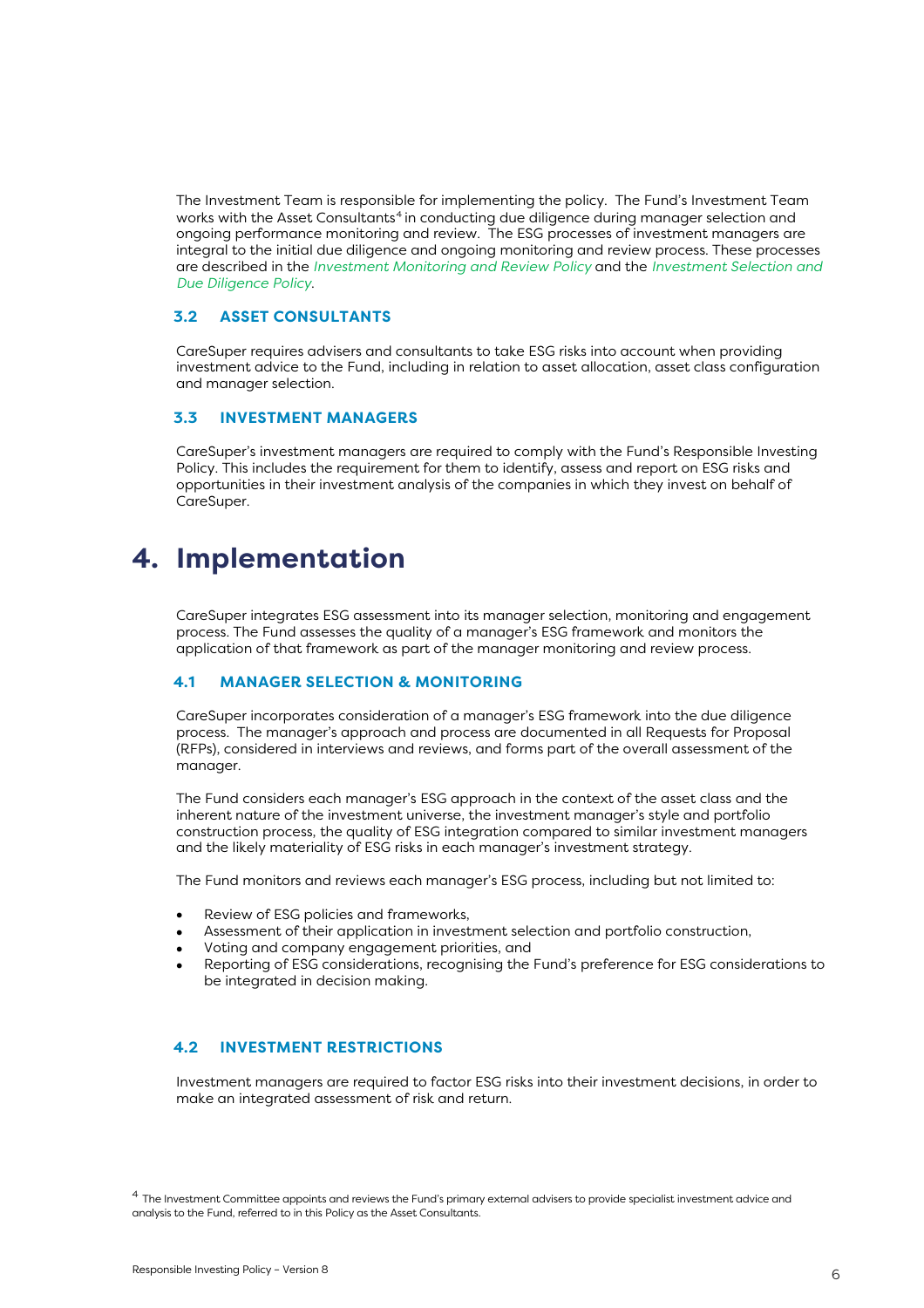In the best financial interests of beneficiaries and ensuring the sustainability of investments made on their behalf, CareSuper has and may exclude certain investments from its investment portfolios. The Fund seeks to achieve this by incorporating exclusions in separate mandates with investment managers, and through active engagement with managers of pooled investments.

The Fund also offers investment options for investors seeking a broad set of exclusions, or investment in companies that have the potential to generate positive environmental and social impacts.

#### <span id="page-7-0"></span>**4.3 PROXY VOTING**

<span id="page-7-1"></span>Executing the voting rights attached to investments CareSuper holds on behalf of members is an integral element of active ownership. Exercising voting rights is an important tool for engaging with companies. Voting supports the Fund's efforts to maximise value for members in the long term and promotes responsible corporate behaviour.

The Fund's policy is to vote all shares where possible and in a manner that is consistent with our investment philosophy. We aim to ensure that all voting decisions incorporate sound ESG practices and support our engagement activities as set out in this Policy. In doing so, the Fund takes into account the views of independent proxy voting advisers and the Fund's investment managers. Authority regarding the final voting direction resides with the Fund.

Further details are provided in the Fund's *Proxy Voting Policy.*

#### **4.4 ENGAGEMENT AND COLLABORATION**

The Fund selects and retains investment managers who demonstrate alignment with CareSuper's values as responsible investors. In this context, the processes through which our investment managers determine the need for engagement, collaboration or divestment, are a critical mechanism through which we exercise our stewardship responsibility.

The Fund also engages and collaborates with like-minded investors on ESG. For example, CareSuper participates in engagement programs on material ESG issues with other investors via Australian Council for Superannuation Investors (ACSI). CareSuper believes that engagement with companies is generally the most effective way to mitigate ESG risks.

CareSuper is a member of and/or an active participant in the following collaborative initiatives:

- ACSI CareSuper is a founding member
- PRI CareSuper has been a signatory since 2006
- Investor Group on Climate Change (IGCC)
- CDP (formerly the Carbon Disclosure Project)
- [The Global Investor Statement to Governments on Climate Change](https://www.iigcc.org/resource/global-investor-statement-to-governments-on-climate-change/)
- ESG Research Australia (ESG RA)
- Responsible Investment Association Australasia (RIAA)
- 30% Club
- Tobacco Free Finance Pledge
- Climate Action 100+
- Australian Asset Owner Stewardship Code CareSuper is a founding signatory

### <span id="page-7-2"></span>**5. Policy Governance**

#### <span id="page-7-3"></span>**5.1 REPORTING**

The Trustee commits to disclosing its responsible investment practices including:

• Publication of this Policy on the Fund's website,